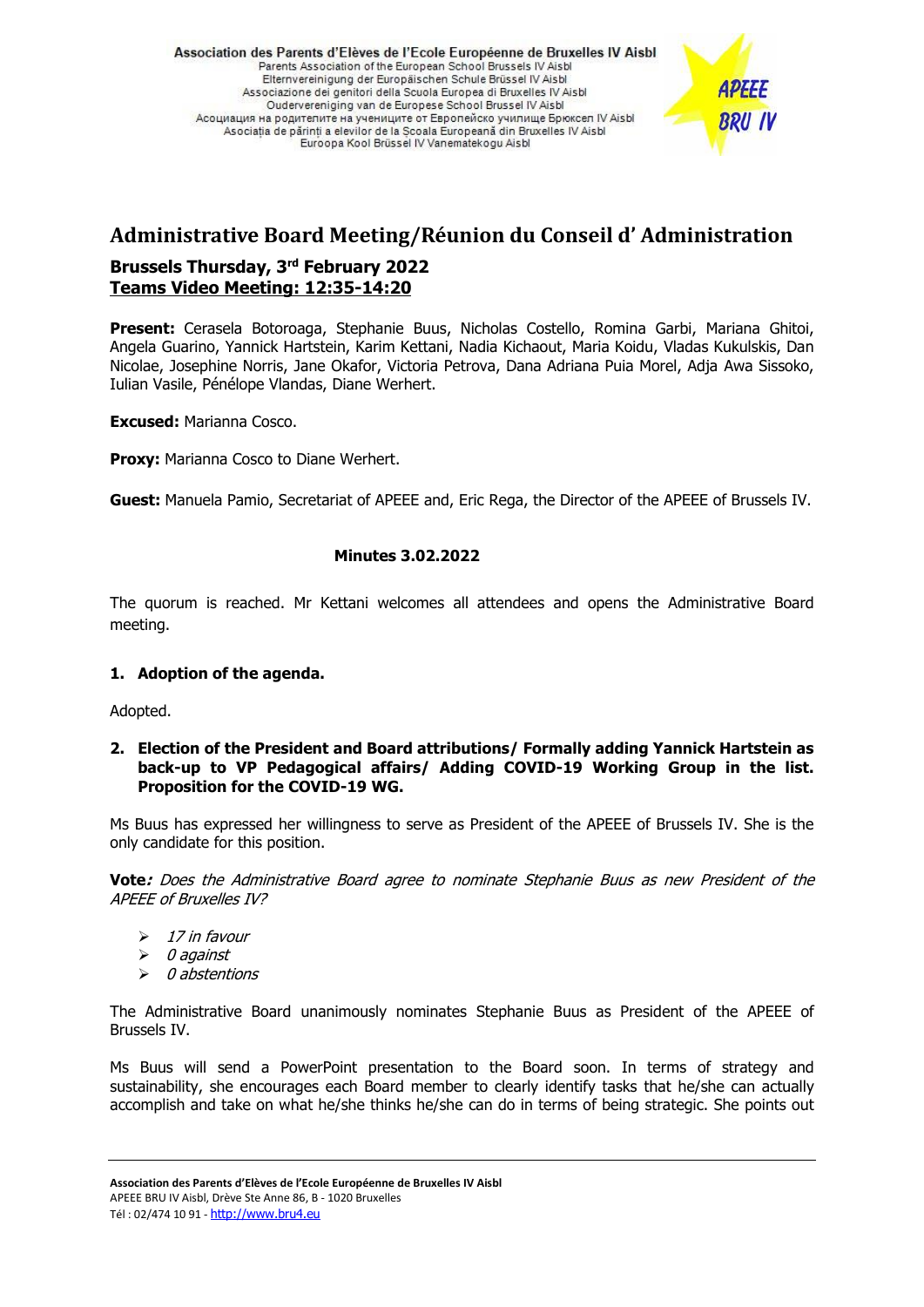that what you do must be sustainable for you, as individual and for us as a group and also for those who come after us. Ms Buus invites all Board members to be kind, to respect each other, to be brief, so everyone can talk and get an endpoint as well as to be strategic about their time and make it sustainable. She thanks everyone for their service and support.

|           | <b>Action</b>              | Owner          | <b>Deadline</b> |
|-----------|----------------------------|----------------|-----------------|
| 01 CA     | To send the PowerPoint     | Stephanie Buus | In the coming   |
| 3/02/2022 | presentation to the Board. |                | days            |

The discussion focuses on Board attributions. Some modifications have been formalized:

- The setting up of a Covid-19 Working group chaired by Ms Werhert.
- Yannick Hartstein has been added as back-up to the VP Pedagogical affairs.
- Diane Werhert is the back-up for the canteen service.

It is announced that Ms Buus, Ms Norris, Mr Hartstein and Ms Ecker expressed their interest in joining Interparents. Ms Vlandas outlines that it is useful to have more people following Interparents matters because the IP subjects are very broad and time-consuming. Mr Kettani refers that we have no Board members from the German section and Ms Ecker is a very good addition for Interparents. Ms Ecker is an excellent section representative for the German section who is very active in the Pedagogical Working Group.

The Administrative Board unanimously decides to distribute the Board functions as follows:

- ✓ **President:** Stephanie Buus
- ✓ **Treasurer:** Maria Koidu Back-up: Marianna Cosco.
- ✓ **Board Secretary:** Diane Werhert Back-up: Angela Guarino
- ✓ **Vice President for Pedagogical Affairs:** Karim Kettani Back-ups: Josephine Norris, Yannick Hartstein and Nicholas Costello
- ✓ **Vice President for Administrative Affairs:** Dan Nicolae Back-up: Jane Okafor
- ✓ **Transport:** Victoria Petrova Back-ups: Romina Garbi and Adja Awa Sissoko
- ✓ **Canteen:** Adja Awa Sissoko Back-ups: Diane Werhert, Vladas Kukulskis
- ✓ **Extra-curricular activities:** Pénélope Vlandas Back-ups: Yannick Hartstein, Angela Guarino
- ✓ **Somerfesto:** Jane Okafor, Angela Guarino and Dan Nicolae (coordinators)
- ✓ **Interparents :** Stephanie Buus, Josephine Norris, Yannick Hartstein, Judith Ecker DE section representative (member)
- ✓ **Community Fund:** Mariana Ghitoi (chair), Cerasola Botoroaga (member)
- ✓ **Social Fund:** Nadia Kichaout (chair), Pénélope Vlandas and Jane Okafor (members)
- ✓ **Anti-Discrimination Working Group:** Karim Kettani, Dana Adriana Puia Morel, Iulian Vasile, Nadia Kichaout (members)
- ✓ **SEN Working Group:** Nadia Kichaout (chair), Cerasola Botoroaga and Pénélope Vlandas (members)
- ✓ **Well-being Working Group:** Dana Adriana Puia Morel (coordinator), Stephanie Buus (member)
- ✓ **Health & Security Working Group:** Iulian Vasile (coordinator), Dan Nicolae and Victoria Petrova (members)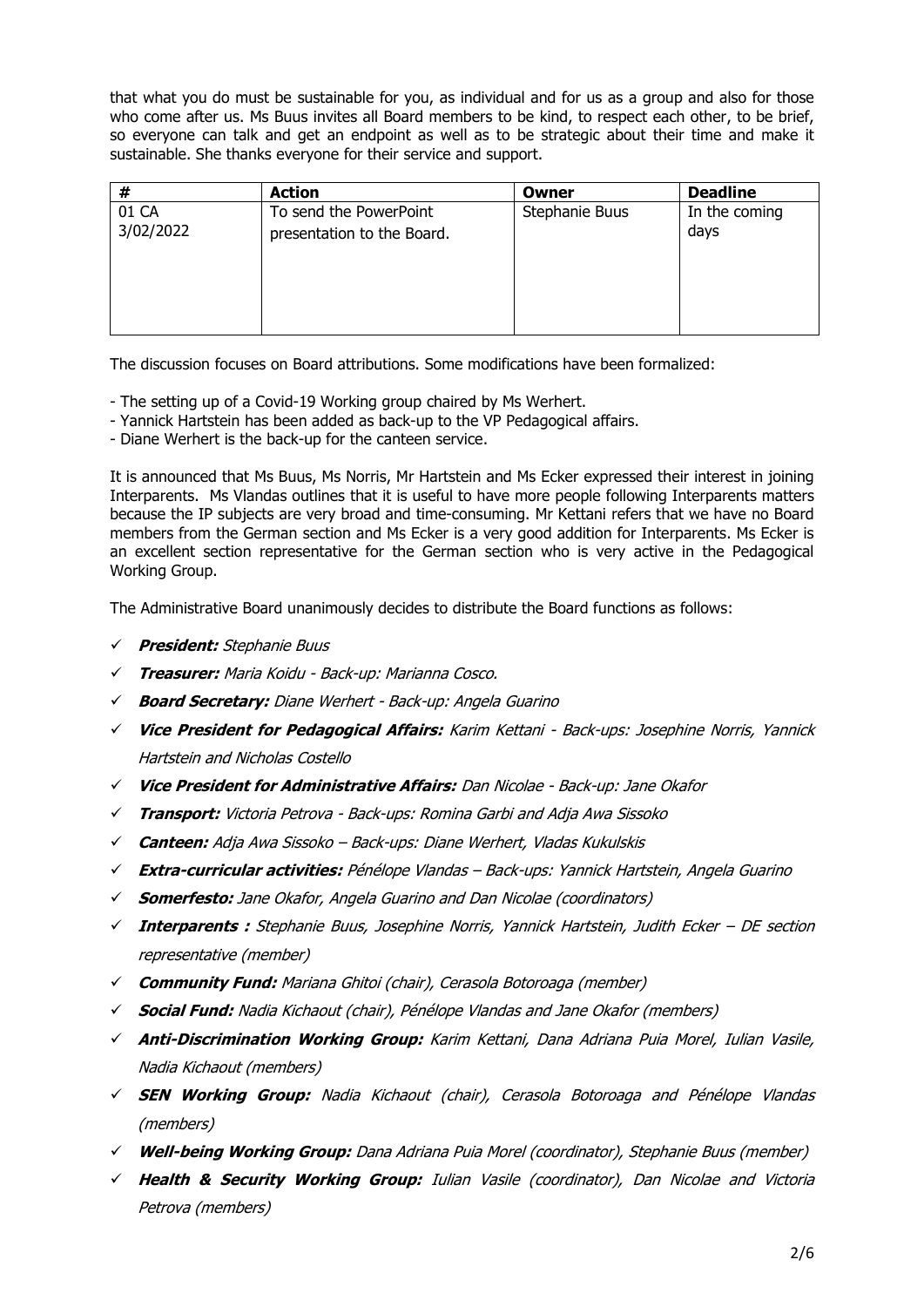- ✓ **Digital Competencies Working Group:** Dana Adriana Puia Morel (coordinator), Maria Koidu (member)
- ✓ **ACI/CEA:** Pénélope Vlandas, Marianna Cosco (back-up)
- ✓ **Legal Working Group:** Karim Kettani, Nadia Kichaout, Marianna Cosco (members)
- ✓ **Covid-19 Working Group:** Diane Werhert (chair), Karim Kettani, Maria Koidu, Marianna Cosco, Stephanie Buus (members).

# **3. Distribution of tasks to alleviate the task of the President.**

Postponed.

#### **4. Change of Statutes: alternatives.**

Mr Kettani informs the Board that two factors prevented the Extraordinary General Assembly from voting on the draft of the modified Statutes:

1. The attendance quorum was not met (50% of the voting members present or represented).

2. The notary and the Electoral Board were not physically present in the same space. Consequently, the notary could not ensure the validity of the voting procedure and create an official legal document for the EGA: *acte autenthique*. The notary informed us of this legal requirement a couple of hours before the opening of the General Assembly.

According to the current Statutes of the APEEE, article 13.3, if the Extraordinary General Assembly fails because the attendance quorum is not reached, a new General Assembly may be convened not less than fifteen days after the first General Assembly with the standard quorum defined in article 9.17 being applicable. It will adopt the proposed modification(s) in question, by two thirds of the present or represented voting members, or four fifths if the modification concerns the aims of the Association.

Mr Kettani identifies three options:

- $\triangleright$  The first option is that no changes to the APEEE Statutes are made. Mr Kettani is not in favour of this option because a few changes have to be done to comply with the new Belgian Code of Companies and Associations which entered into force after our last Statutes were adopted.
- $\triangleright$  The second option is to re-convene the EGA in a short notice and submit the same draft text with a reduced quorum requirement (10% attendance requirement).
- $\triangleright$  The third option is to call another EGA and relaunch the whole procedure from the beginning, allowing us to integrate new amendments into the text with a 50 % quorum requirement.

Ms Vlandas is in favour of submitting the same text with a lower quorum for the following reasons: first, it is important to have the new Statutes in line with the Belgian law, second, we have a new Board and changing statutes could lead to endless discussions. She refers that next year we could reflect as a Board if we want to make new statutory changes. Mr Nicolae insists on the fact that we should submit the correct version of Statutes and avoid convening any future Extraordinary General Assemblies.

Ms Norris points out that we should focus on explaining to parents the relationship between the new legal requirements and the specific changes. If we get the parent body on Board, then the class representatives should come up and vote because they understand the changes.

During the kick-off meeting the Board discussed about some statutory changes such as the copresidency which are not foreseen in the current statutes. Mr Kettani refers that that if we limit the amendments to the co-presidency and we solve some linguistic issues we could improve the text and have more engagement with the parent body.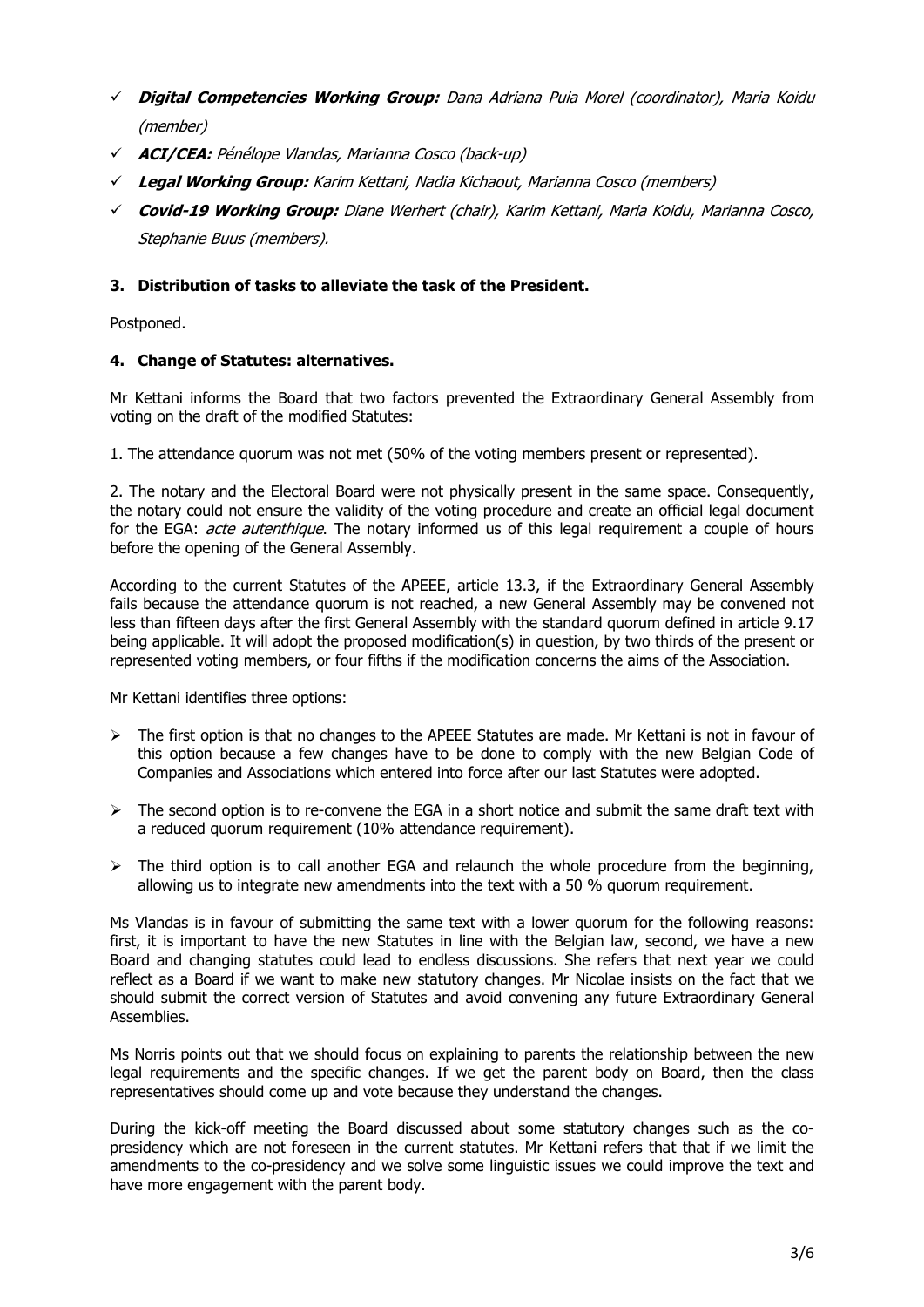With reference to the co-presidency, some Board members are against this proposal. Ms Buus is not in favour of the co-presidency because it might lead to confusion in terms of representation, and it would be difficult to manage situations where two co-presidents are in conflict or disagree with each other.

She refers that it is better to streamline the tasks of the individual positions on the Board rather than having an additional person into the Presidency. The President of the Apeee advises against including the co-presidency in the Statutes. This position is also supported by Ms Koidu and Ms Vlandas. Ms Vlandas would like to reinforce the Vice President's role. Ms Koidu would like to see what type of proposals people have before taking a decision on the current amendments or on a huge opening up. According to her point of view, we should certainly have an explanation meeting with Questions & Answers for parents before the EGA.

Mr Kettani clarifies that all Board members have the right to look at the draft statutes and make their comments and suggestions on the text. It is agreed to relaunch a new modification procedure and make changes to the current Statutes in order to improve the text with a limited scope. Mr Kettani refers that we need to set up a new Working Group of Statutes limited to discussing how to improve the text. It should be composed of a maximum of 8 members.

We would be looking at launching a fast Extraordinary General Assembly with the understanding that if we do not reach the quorum, we will convene another one soon, hopefully before summer.

| #                  | <b>Action</b>                                                                                               | Owner         | <b>Deadline</b>        |
|--------------------|-------------------------------------------------------------------------------------------------------------|---------------|------------------------|
| 02 CA<br>3/02/2022 | To contact the Notary and make<br>sure that every formal step<br>follows exactly the legal<br>requirements. | Karim Kettani | In the coming<br>weeks |

| #                  | <b>Action</b>                                                                                                                                  | Owner         | <b>Deadline</b>        |
|--------------------|------------------------------------------------------------------------------------------------------------------------------------------------|---------------|------------------------|
| 03 CA<br>3/02/2022 | To invite the Board members to<br>join the new Working Group on<br>Statutes. This WG should be<br>composed of a maximum of 8<br>Board members. | Karim Kettani | In the coming<br>weeks |

| #                  | <b>Action</b>                                                                                                                                    | Owner         | <b>Deadline</b>        |
|--------------------|--------------------------------------------------------------------------------------------------------------------------------------------------|---------------|------------------------|
| 04 CA<br>3/02/2022 | To make changes to the current<br>draft of the Statutes with a limited<br>scope and then to launch a<br>written procedure for Board<br>approval. | Karim Kettani | In the coming<br>weeks |

| #                  | <b>Action</b>                                                  | Owner                                                                   | <b>Deadline</b> |
|--------------------|----------------------------------------------------------------|-------------------------------------------------------------------------|-----------------|
| 05 CA<br>3/02/2022 | To give access to Bitrix platform<br>to the new Board members. | The Director and the   ASAP<br>Secretariat<br>of<br>the<br><b>APEEE</b> |                 |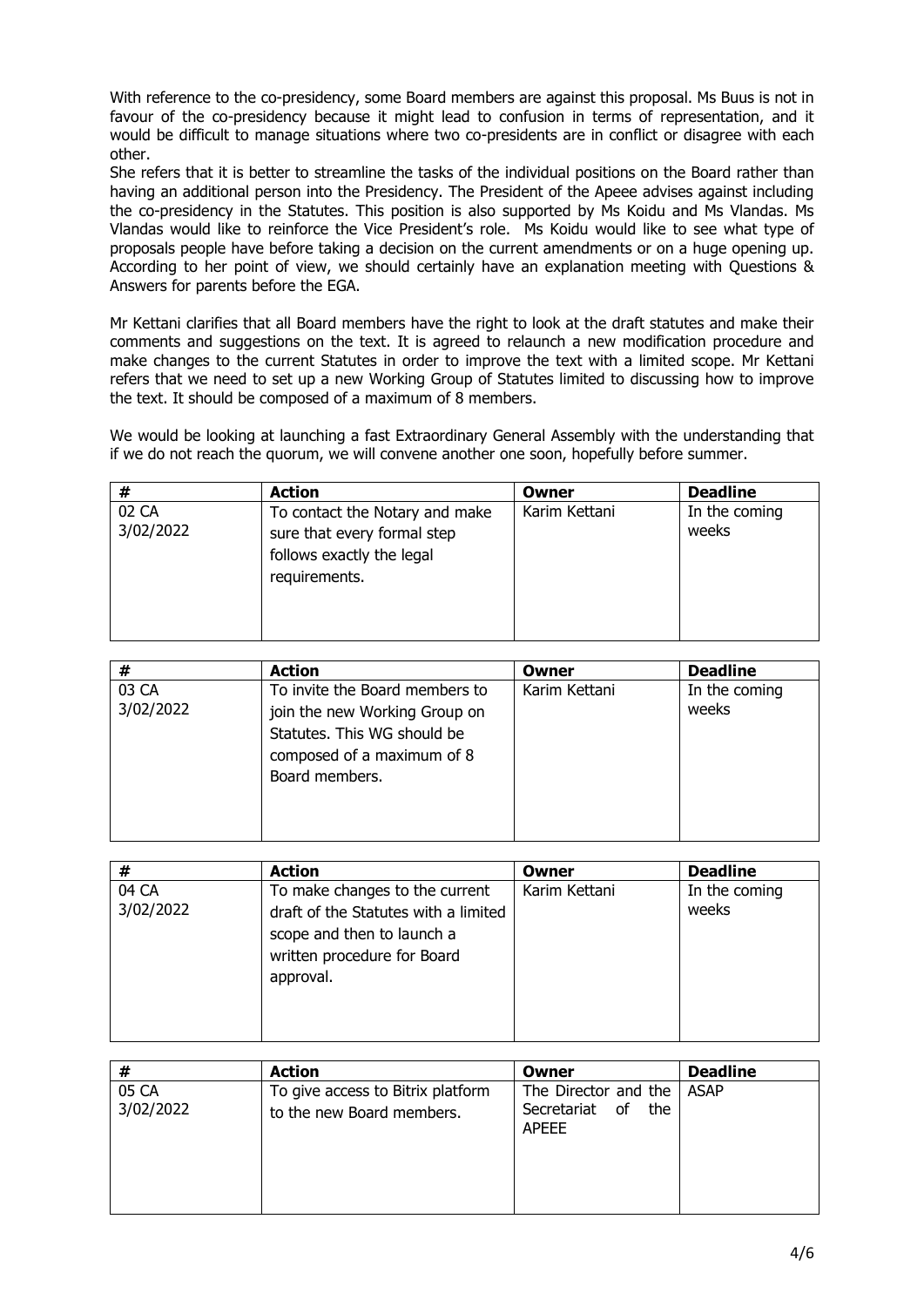#### **5. Selection of the Executive Committee members - president, treasurer and secretary are de jury members, plus the board members overseeing each of the 3 services, and then there remains two members to appoint.**

Mr Kettani refers that according to our current Statutes, the Executive Committee, is in charge of overseeing the Apeee services (canteen, transport and extracurricular activities) on monthly basis in the presence of the Director of the APEEE of Brussels IV. It is clarified that services are managed by the APEEE staff with the leadership of the Director and the role of the Executive Committee is to oversee the services. Mr Kettani explains that the Executive Committee is composed of a minimum of six and a maximum of eight members. The President, the Secretary and the Treasurer of the Association are members of the Executive Committee by right. Ms Vlandas refers that it is important to have people with specific responsibilities on the Executive Committee otherwise the discussion goes in parallel with the discussion we have in the Board. She considers useful to allow that each Executive Board member may give his/her proxy to the respective back-up in case of absence. With reference to the composition of the Executive Committee, Ms Petrova fully agrees with Ms Vlandas that the Vice-President for Administrative affairs may attend the Executive Committee meetings. The Executive Committee should include the Board members overseeing each of the three services because the objective is to simplify the discussions of the Board and take more pragmatic and daily issues in the Executive Committee. Ms Petrova points out that it is it is essential that we have the Minutes of the Executive Committee meetings to ensure some transparency and information facility for the running of the Board Meetings afterwards. We need to avoid having parallel discussions and what has been discussed on the Board should be discussed in the Executive Committee if it is timely. Mr Nicolae expresses his interest in being part of the Executive Committee.

The Board unanimously agrees to have an Executive Committee composed of seven Board members:

- 1. Stephanie Buus, President
- 2. Diane Werhert, Secretary
- 3. Maria Koidu, Treasurer
- 4. Victoria Petrova, Board member responsible for the transport service
- 5. Pénélope Vlandas, Board member responsible for the extra-curricular activities
- 6. Adja Awa Sissoko, Board member responsible for the canteen
- 7. Dan Nicolae, VP for Administrative affairs

The Board unanimously decides that back-ups for each function will be able to take part in the Executive Committee meetings in the absence of the respective titular member.

#### **6. Framework agreement with the school - information point.**

A few years ago, the Secretary-General of the European Schools submitted a draft agreement to the 13 APEEEs, including the four parents' associations based in Brussels. The aim of this proposal was to cover the range of relations between the APEEEs and the European schools. Mr Kettani explains that this proposal was deemed unacceptable as such, and this is the position of all Brussels APEEEs at least. He refers that we did not have proper negotiations with the Secretary-General of the European Schools, and we never sat around the table to work out a compromise on specific points. The Secretary General informed us that the issue would be put forward to the Board of Governors and he would report back to the Board of Governors for a lack of progress.

The following actions are identified:

|                    | <b>Action</b>                                                                             | Owner         | <b>Deadline</b>        |
|--------------------|-------------------------------------------------------------------------------------------|---------------|------------------------|
| 06 CA<br>3/02/2022 | The framework agreement with<br>Mr Kettani's comments will be<br>circulated to the Board. | Karim Kettani | In the coming<br>weeks |